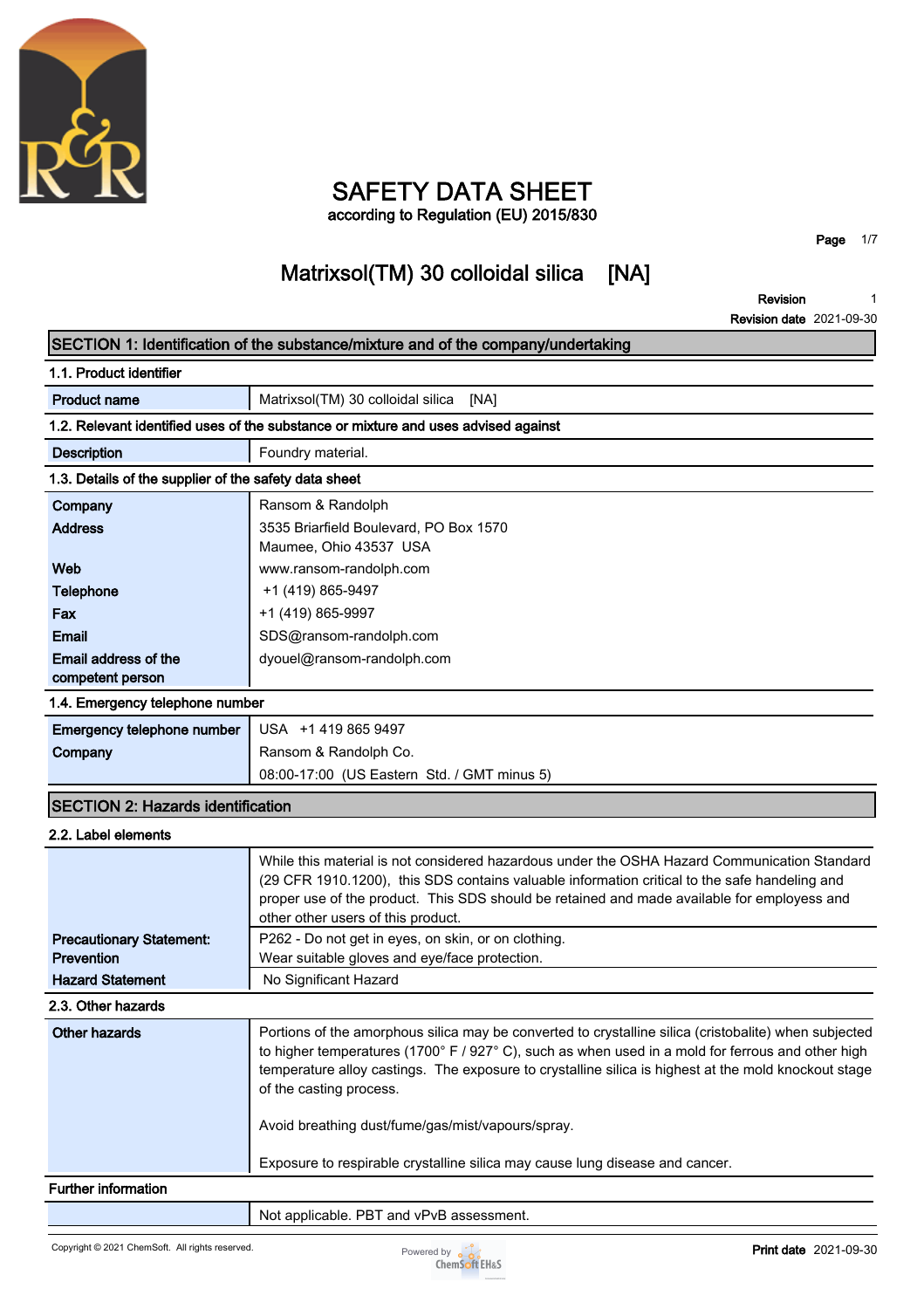**Revision 1**

**Revision date 2021-09-30**

#### **SECTION 3: Composition/information on ingredients**

#### **3.2. Mixtures**

| EC 1272/2008                                                                    |           |                               |                                             |                                                                                 |                    |                |
|---------------------------------------------------------------------------------|-----------|-------------------------------|---------------------------------------------|---------------------------------------------------------------------------------|--------------------|----------------|
| <b>Chemical Name</b>                                                            | Index No. | CAS No.                       | EC No.                                      | <b>REACH Registration</b><br><b>Number</b>                                      | Conc.<br>$(\%w/w)$ | Classification |
| silica (amorphous)                                                              |           | 7631-86-9                     | 231-545-4                                   |                                                                                 |                    |                |
| <b>ISECTION 4: First aid measures</b>                                           |           |                               |                                             |                                                                                 |                    |                |
| 4.1. Description of first aid measures                                          |           |                               |                                             |                                                                                 |                    |                |
| Inhalation                                                                      |           |                               | Move the exposed person to fresh air.       |                                                                                 |                    |                |
| Eye contact                                                                     |           |                               |                                             | Rinse immediately with plenty of water for 15 minutes holding the eyelids open. |                    |                |
| <b>Skin contact</b>                                                             |           | Wash with soap and water.     |                                             |                                                                                 |                    |                |
| Ingestion                                                                       |           |                               |                                             | Drink 1 to 2 glasses of water. DO NOT INDUCE VOMITING.                          |                    |                |
| 4.2. Most important symptoms and effects, both acute and delayed                |           |                               |                                             |                                                                                 |                    |                |
| Inhalation                                                                      |           |                               | May cause irritation to respiratory system. |                                                                                 |                    |                |
| Eye contact                                                                     |           | May cause irritation to eyes. |                                             |                                                                                 |                    |                |
| <b>Skin contact</b>                                                             |           | May cause irritation to skin. |                                             |                                                                                 |                    |                |
| Ingestion                                                                       |           |                               |                                             | May cause irritation to mucous membranes.                                       |                    |                |
| 4.3. Indication of any immediate medical attention and special treatment needed |           |                               |                                             |                                                                                 |                    |                |

| Inhalation          | Seek medical attention if irritation or symptoms persist. |
|---------------------|-----------------------------------------------------------|
| Eye contact         | Seek medical attention if irritation or symptoms persist. |
| <b>Skin contact</b> | Seek medical attention if irritation or symptoms persist. |
| Ingestion           | Seek medical attention if irritation or symptoms persist. |

#### **SECTION 5: Firefighting measures**

#### **5.1. Extinguishing media**

**Use extinguishing media appropriate to the surrounding fire conditions.**

#### **5.2. Special hazards arising from the substance or mixture**

**Burning produces irritating, toxic and obnoxious fumes.**

**5.3. Advice for firefighters**

**Self-contained breathing apparatus. Wear suitable protective clothing.**

#### **SECTION 6: Accidental release measures**

#### **6.1. Personal precautions, protective equipment and emergency procedures**

**Wear suitable protective equipment.**

#### **6.2. Environmental precautions**

**Do not allow product to enter drains.**

#### **6.3. Methods and material for containment and cleaning up**

**Absorb with inert, absorbent material. Transfer to suitable, labelled container.**

#### **6.4. Reference to other sections**

**See section [2, 8 & 13] for further information.**

### **SECTION 7: Handling and storage**

#### **7.1. Precautions for safe handling**

**Avoid contact with eyes and skin. Ensure adequate ventilation of the working area. Wash hands after handling the product.**

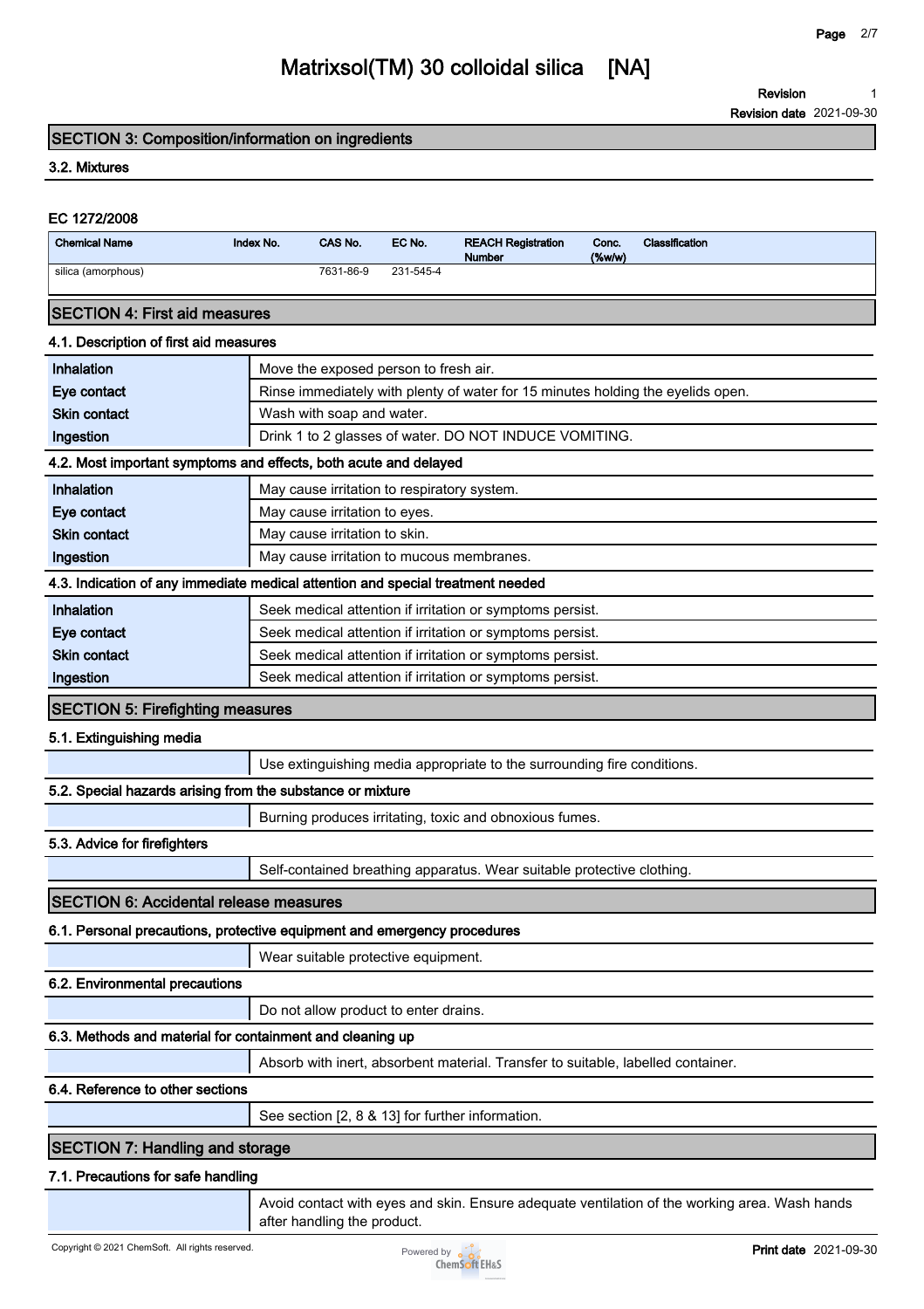**1**

**Revision**

### **Matrixsol(TM) 30 colloidal silica [NA]**

**Revision date 2021-09-30 7.2. Conditions for safe storage, including any incompatibilities Do NOT allow to freeze. Keep in a cool, dry, well ventilated area. Keep containers tightly closed. 7.3. Specific end use(s) Foundry material. SECTION 8: Exposure controls/personal protection 8.1. Control parameters exposure limits - Crystalline Silica, Cristobalite - 0.025 mg/m3 TWA ACGIH TLV (respirable fraction); 50 ug/m3 8-hr TWA PEL (respirable fraction). exposure limits - Silica, vitreous (fused, amorphous) 80 mg/m3 / (% Silica), TWA PEL (respirable fraction). 8.1.1. Exposure Limit Values Matrixsol(TM) 30 colloidal silica [NA] (Matrixsol(TM) 30 colloidal silica) WEL 8-hr limit ppm: WEL 8-hr limit mg/m3: 2.1 WEL 15 min limit ppm: WEL 15 min limit mg/m3: WEL 8-hr limit mg/m3 total inhalable dust: - WEL 15 min limit mg/m3 total inhalable dust: - WEL 8-hr limit mg/m3 total respirable dust: - WEL 15 min limit mg/m3 total respirable dust: - 8.2. Exposure controls 8.2.1. Appropriate engineering Ensure adequate ventilation of the working area.**

| <b>controls</b>                                    |                                                                           |
|----------------------------------------------------|---------------------------------------------------------------------------|
| 8.2.2. Individual protection                       | Apron (Plastic or rubber).                                                |
| measures                                           |                                                                           |
| Eye / face protection                              | In case of splashing, wear:. Approved safety goggles.                     |
| Skin protection -                                  | Wear suitable gloves.                                                     |
| Handprotection                                     |                                                                           |
| <b>Respiratory protection</b>                      | In case of insufficient ventilation, wear suitable respiratory equipment. |
| <b>SECTION 9: Physical and chemical properties</b> |                                                                           |
|                                                    |                                                                           |

**9.1. Information on basic physical and chemical properties**

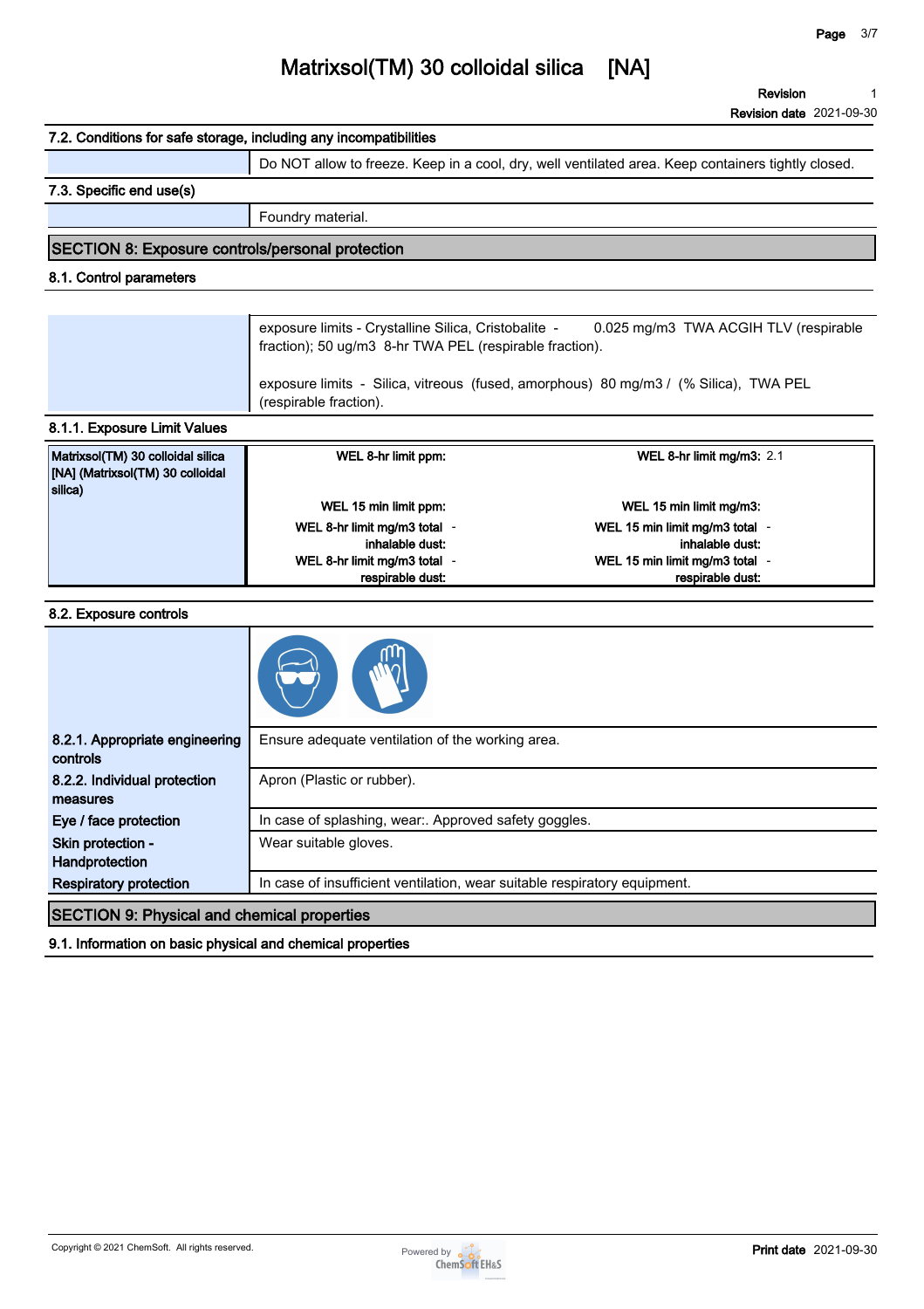**Revision Revision date 2021-09-30 1**

#### **9.1. Information on basic physical and chemical properties**

| Appearance   Liquid                            |                                                       |
|------------------------------------------------|-------------------------------------------------------|
| Colour   Clear                                 |                                                       |
|                                                | $pH$ 9 - 11                                           |
|                                                | <b>Melting point</b> Not applicable.                  |
| <b>Freezing Point</b> $\approx 0$ °C           |                                                       |
| Initial boiling point   100 °C                 |                                                       |
|                                                | Flash point   Not applicable.                         |
|                                                | <b>Evaporation rate</b> No data available             |
| Flammability (solid, gas) Not applicable.      |                                                       |
|                                                | Vapour pressure   No data available                   |
|                                                | Vapour density   No data available                    |
|                                                | <b>Relative density</b> 1.1 - 1.3 (H2O = 1 $@$ 20 °C) |
|                                                | Fat Solubility   Not applicable.                      |
| <b>Partition coefficient</b> No data available |                                                       |
| Autoignition temperature   Not applicable.     |                                                       |
|                                                | Viscosity   No data available                         |
| <b>Oxidising properties</b> Not applicable.    |                                                       |
|                                                | Solubility   Miscible in water                        |

#### **9.2. Other information**

|                                                     | <b>Conductivity</b> No data available |
|-----------------------------------------------------|---------------------------------------|
|                                                     | Surface tension No data available     |
|                                                     | Gas group Not applicable.             |
| Benzene Content Not applicable.                     |                                       |
|                                                     | Lead content Not applicable.          |
| VOC (Volatile organic Not applicable.<br>compounds) |                                       |
|                                                     |                                       |
| -------                                             | .                                     |

#### **SECTION 10: Stability and reactivity**

**10.1. Reactivity**

|                                              | Not applicable.                                                   |  |
|----------------------------------------------|-------------------------------------------------------------------|--|
| 10.2. Chemical stability                     |                                                                   |  |
|                                              | Stable under normal conditions.                                   |  |
| 10.3. Possibility of hazardous reactions     |                                                                   |  |
|                                              | No Significant Hazard.                                            |  |
| 10.4. Conditions to avoid                    |                                                                   |  |
|                                              | Direct sunlight. Do NOT allow to freeze.                          |  |
| 10.5. Incompatible materials                 |                                                                   |  |
|                                              | Avoid contact with: Sodium chloride.                              |  |
| 10.6. Hazardous decomposition products       |                                                                   |  |
|                                              | None.                                                             |  |
| <b>SECTION 11: Toxicological information</b> |                                                                   |  |
| 11.1. Information on toxicological effects   |                                                                   |  |
| <b>Acute toxicity</b>                        | Based on available data, the classification criteria are not met. |  |
| Skin corrosion/irritation                    | May cause irritation to skin.                                     |  |
|                                              |                                                                   |  |

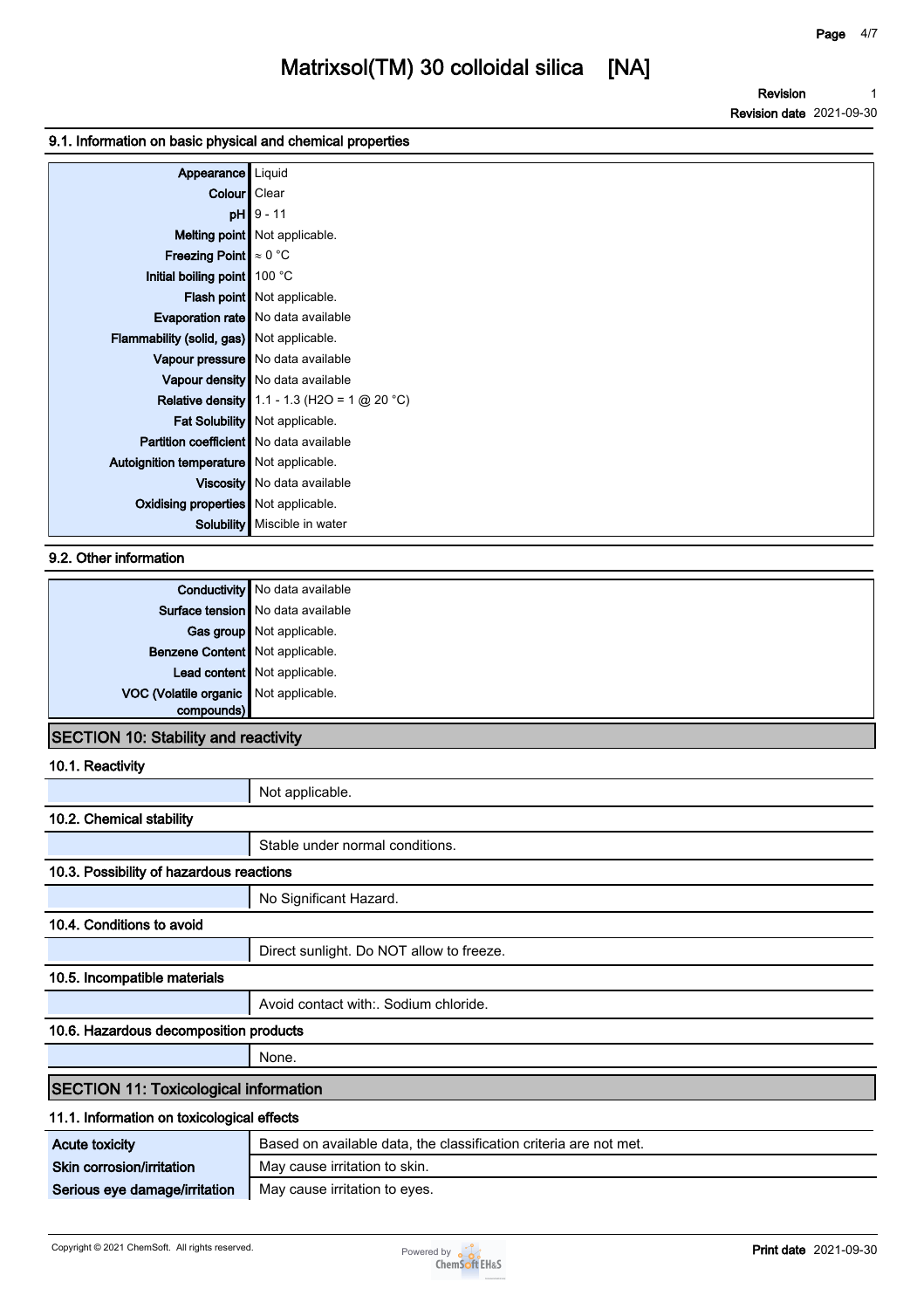|                                            | NGVISION UQUG ZUZT-UJ-JI                                          |
|--------------------------------------------|-------------------------------------------------------------------|
| 11.1. Information on toxicological effects |                                                                   |
| Respiratory or skin<br>sensitisation       | Based on available data, the classification criteria are not met. |
| Germ cell mutagenicity                     | Based on available data, the classification criteria are not met. |
| Carcinogenicity                            | Based on available data, the classification criteria are not met. |
| <b>Reproductive toxicity</b>               | Based on available data, the classification criteria are not met. |
| STOT-single exposure                       | Based on available data, the classification criteria are not met. |
| STOT-repeated exposure                     | Based on available data, the classification criteria are not met. |
| <b>Aspiration hazard</b>                   | Based on available data, the classification criteria are not met. |
| Repeated or prolonged<br>exposure          | May cause irritation to skin.                                     |
| 11.1.4. Toxicological Information          |                                                                   |
| Matrixsol(TM) 30 colloidal silica<br>[NA]  | Oral Rat LD50: $> 15$ g/kg                                        |
| <b>SECTION 12: Ecological information</b>  |                                                                   |
| 12.1. Toxicity                             |                                                                   |
| Matrixsol(TM) 30 colloidal silica<br>[NA]  | Daphnia EC50/48h: 7600.000 mg/l<br>Green Algae EC50/48h: 440 mg/l |
|                                            | Brachydanio Rerio LC50/96h: >5000                                 |
| 12.2. Persistence and degradability        |                                                                   |
|                                            | No data is available on this product.                             |
| 12.3. Bioaccumulative potential            |                                                                   |
|                                            |                                                                   |
|                                            | Does not bioaccumulate.                                           |
| <b>Partition coefficient</b>               |                                                                   |
|                                            | Matrixsol(TM) 30 colloidal silica<br>No data available<br>[NA]    |
| 12.4. Mobility in soil                     |                                                                   |
|                                            | Not determined.                                                   |
| 12.5. Results of PBT and vPvB assessment   |                                                                   |
|                                            | Not applicable.                                                   |
| $400 \Omega$                               |                                                                   |

**12.6. Other adverse effects**

**Not applicable.**

### **SECTION 13: Disposal considerations**

#### **13.1. Waste treatment methods**

|                       | Dispose of in compliance with all. local and national regulations.                     |
|-----------------------|----------------------------------------------------------------------------------------|
| Disposal methods      |                                                                                        |
|                       | Contact a licensed waste disposal company.                                             |
| Disposal of packaging |                                                                                        |
|                       | Do NOT reuse empty containers. Empty containers can be sent for disposal or recycling. |

#### **SECTION 14: Transport information**

#### **14.1. UN number**

**The product is not classified as dangerous for carriage.**

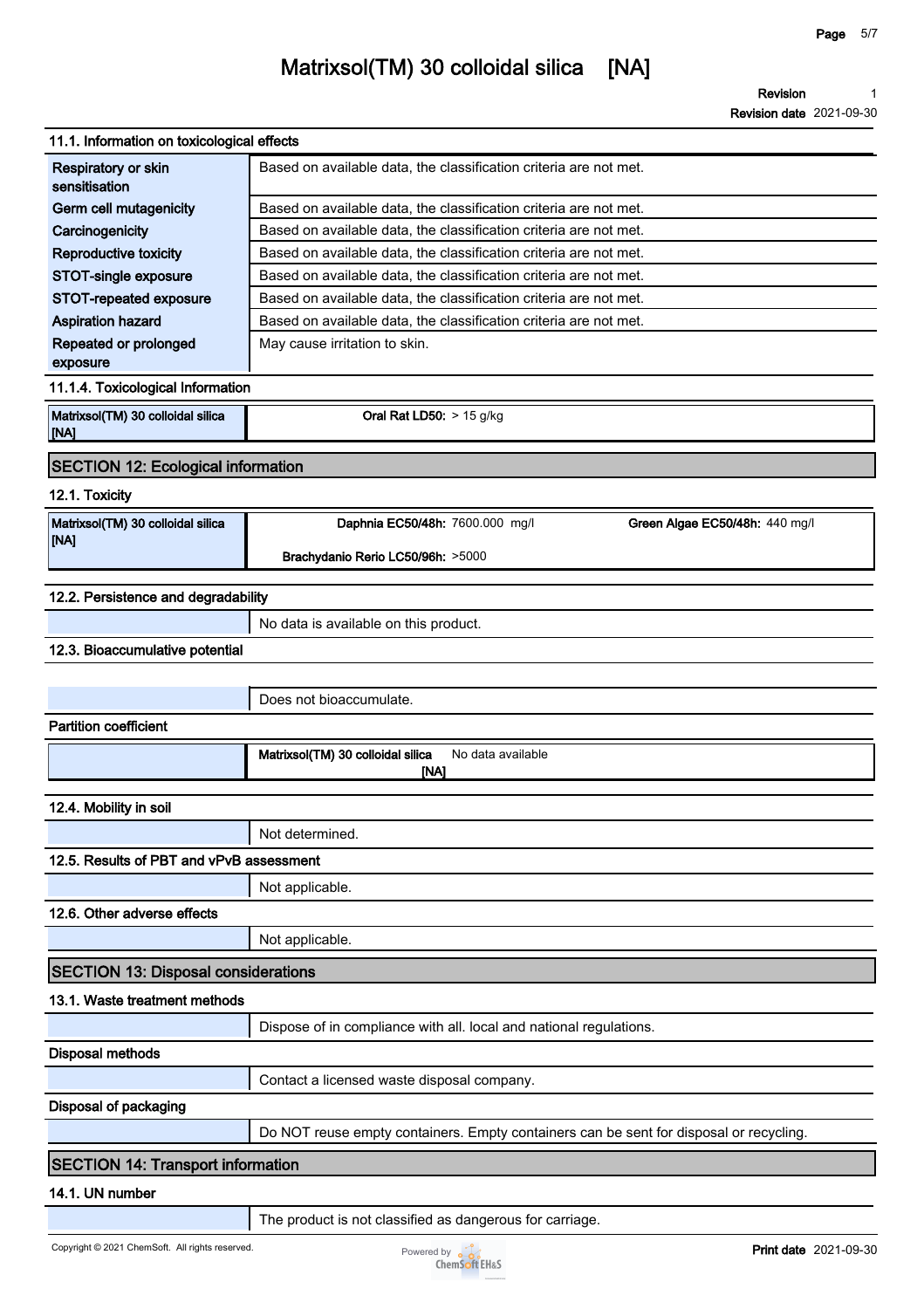| 14.2. UN proper shipping name                                                  |                                                          |  |  |
|--------------------------------------------------------------------------------|----------------------------------------------------------|--|--|
|                                                                                | The product is not classified as dangerous for carriage. |  |  |
| 14.3. Transport hazard class(es)                                               |                                                          |  |  |
|                                                                                | The product is not classified as dangerous for carriage. |  |  |
| 14.4. Packing group                                                            |                                                          |  |  |
|                                                                                | The product is not classified as dangerous for carriage. |  |  |
| 14.5. Environmental hazards                                                    |                                                          |  |  |
|                                                                                | The product is not classified as dangerous for carriage. |  |  |
| 14.6. Special precautions for user                                             |                                                          |  |  |
|                                                                                | The product is not classified as dangerous for carriage. |  |  |
| 14.7. Transport in bulk according to Annex II of MARPOL 73/78 and the IBC Code |                                                          |  |  |
|                                                                                | The product is not classified as dangerous for carriage. |  |  |
| <b>Further information</b>                                                     |                                                          |  |  |
|                                                                                | The product is not classified as dangerous for carriage. |  |  |

### **SECTION 15: Regulatory information**

#### **15.1. Safety, health and environmental regulations/legislation specific for the substance or mixture**

| <b>Regulations</b> | U.S. FEDERAL REGULATIONS: Matrixsol Large Particle. CERCLA 103 Reportable Quantity: is<br>not subject to CERCLA reporting requirements. Many states have more stringent release reporting<br>requirements. Report spills required under federal, state and local regulations. |
|--------------------|-------------------------------------------------------------------------------------------------------------------------------------------------------------------------------------------------------------------------------------------------------------------------------|
|                    | <b>SARA TITLE III:</b><br>Hazard Category For Section 311/312: None                                                                                                                                                                                                           |
|                    | Section 313 Toxic Chemicals: This product contains the following chemicals subject to Annual<br>Release Reporting Requirements Under SARA Title III, Section 313 (40 CFR 372): None                                                                                           |
|                    | Section 302 Extremely Hazardous Substances (TPQ): None                                                                                                                                                                                                                        |
|                    | EPA Toxic Substances Control Act (TSCA) Status: All of the components of this product are listed<br>on the TSCA inventory.                                                                                                                                                    |
|                    | <b>INTERNATIONAL REGULATIONS:</b>                                                                                                                                                                                                                                             |
|                    | Canadian WHMIS Classification: Not a controlled product.                                                                                                                                                                                                                      |
|                    | Canadian Environmental Protection Act: All of the components in this product are listed on the<br>Domestic Substances List (DSL).                                                                                                                                             |

#### **15.2. Chemical safety assessment**

**No data is available on this product.**

#### **SECTION 16: Other information**

#### **Other information**

| IARC and SCOEL publications<br>In 1997, IARC (the International Agency for Research on Cancer) concluded that crystalline silica<br>inhaled from occupational sources can cause lung cancer in humans. However it pointed out that<br>not all industrial circumstances, nor all crystalline silica types, were to be incriminated. (IARC<br>Monographs on the evaluation of the carcinogenic risks of chemicals to humans, Silica, silicates<br>dust and organic fibres, 1997, Vol. 68, IARC, Lyon, France.) |
|--------------------------------------------------------------------------------------------------------------------------------------------------------------------------------------------------------------------------------------------------------------------------------------------------------------------------------------------------------------------------------------------------------------------------------------------------------------------------------------------------------------|
| In June 2003, SCOEL (the EU Scientific Committee on Occupational Exposure Limits) concluded                                                                                                                                                                                                                                                                                                                                                                                                                  |